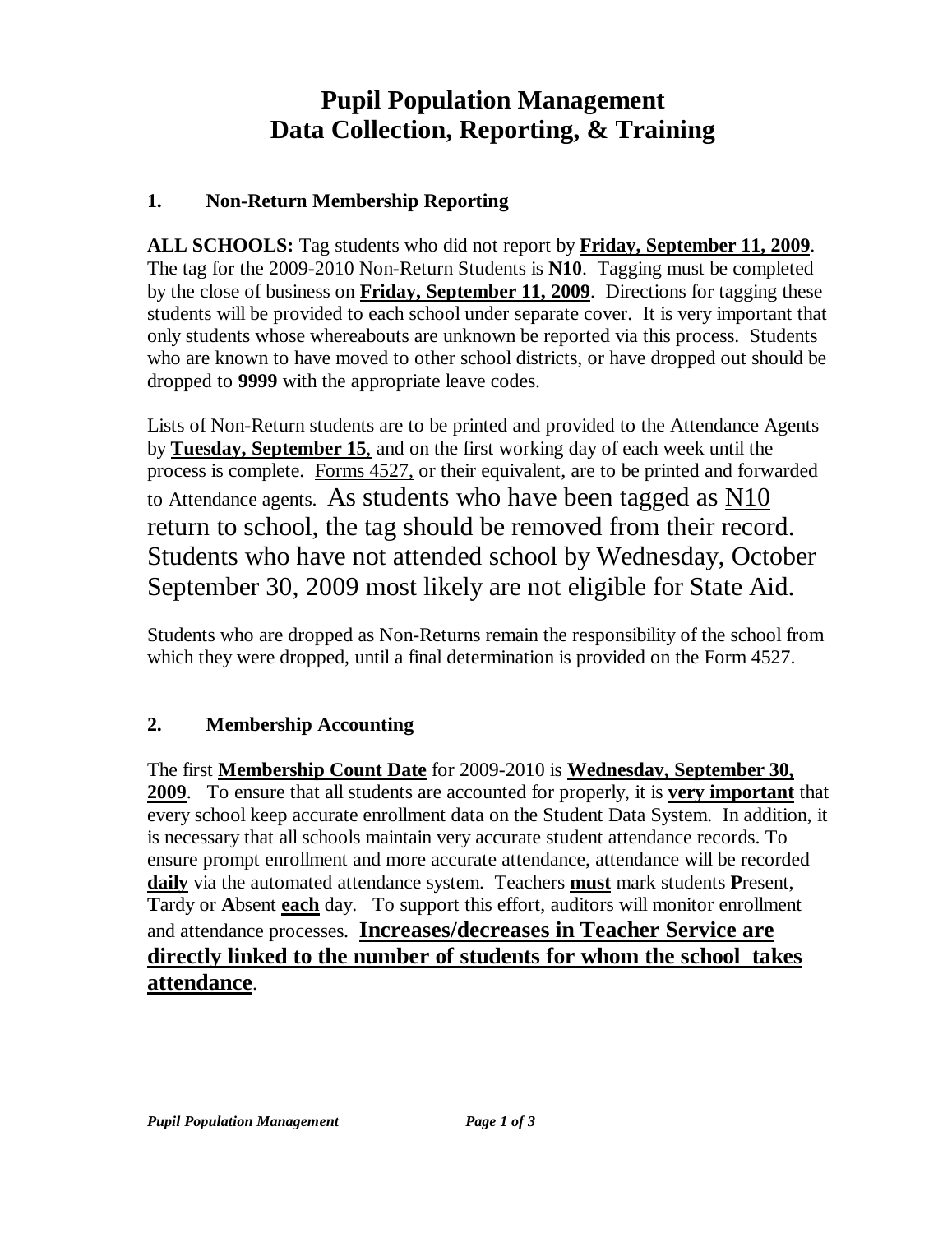# **All Schools must use the CIMS Attendance System.**

**Homeroom teachers in schools that are not high schools must have attendance sheets properly coded and scanned. Attendance must be taken in a uniform manner by all teachers. Specific symbols must be used as prescribed by the forms and directions.**

**Teachers must sign the attendance sheets to verify authenticity.**

More important now than at any time in past years, data generated by the District's student database will be the basis for accounting valid student memberships. **All** schools must enroll students in a prompt and timely fashion. Students must attend classes, receive instruction, and have their attendance documented.

#### **3. Grade Reporting Schedule**

Computerized report cards will be generated again this year for all students in grades K-12. **All schools are expected to print report cards for Grades 3 through 12**. Below is the calendar of critical mark reporting dates. For further information, call PPM at 873-7590.

The Office of Research, Evaluation, Assessment, and Accountability, in conjunction with the Office of Early Childhood Education, will generate Pre-kindergarten and Kindergarten Progress Reports according to the schedule below. Data from these reports will be returned to the buildings (addressed to the principal) prior to parent/teacher conference day. *These results must be in the hands of teachers prior to parent/teacher conference day in order for them to review and prepare the data to be shared with parents.*

| MK1        | MK2        | MK3       | <b>FINAL</b> |
|------------|------------|-----------|--------------|
| 10/5/2009  | 12/1/2009  | 3/1/2010  | 5/3/2010     |
| 10/19/2009 | 12/7/2009  | 3/15/2010 | 6/1/2010     |
| 10/21/2009 | 12/9/2009  | 3/17/2010 | 6/3/2010     |
| 10/23/2009 | 12/17/2009 | 3/29/2010 | 6/4/2010     |
| 10/29/2009 | 12/18/2009 | 3/31/2010 | 6/9/2010     |
| 10/29/2009 | 1/4/2010   | 4/1/2010  | 6/10/2010    |
| 11/2/2009  | 1/7/2010   | 4/12/2010 | 6/11/2010    |
| 11/3/2009  | 1/12/2010  | 4/13/2010 | 6/14/2010    |
| 11/5/2009  | 1/14/2010  | 4/15/2010 | 6/17/2010    |
|            |            |           |              |

\*PPM will print and scan mark-reporting materials for only those schools unable to print and/or scan on-site. Please call 873-7590 to make arrangements as soon as the need is known. **All schools must print report cards**.

Schools have the training and equipment to complete the above listed steps in-house. \*\*Cutoff date for student attendance.

\*\*\* First and second grade assessment forms will be printed earlier – October 12, 2009, November 30, 2009, March 12, 2010 and May 25, 2010.

*Pupil Population Management Page 2 of 3*